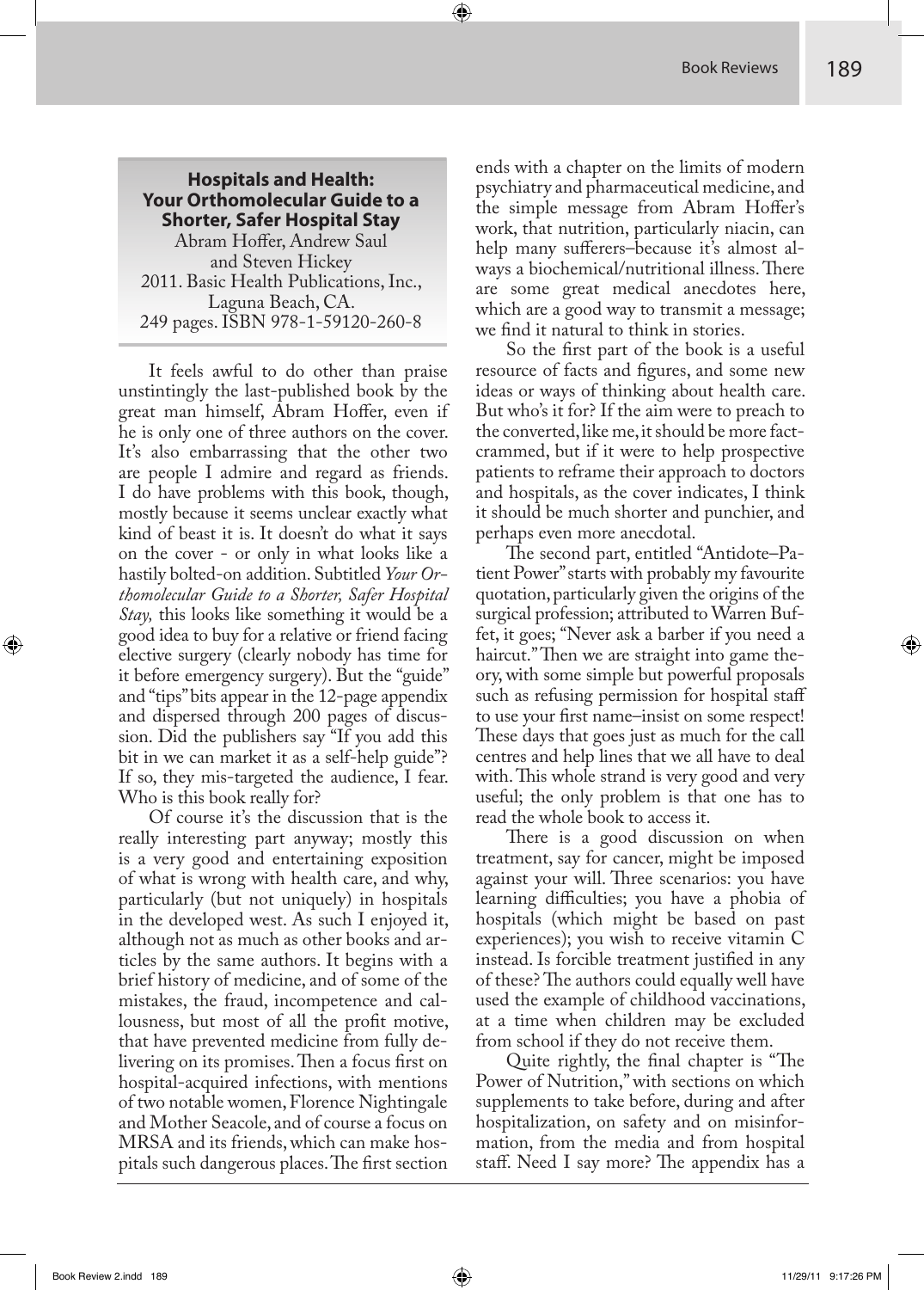number of checklists on the safety and standards of hospitals, which will amount to quite a paradigm shift for patients, and that's no bad thing, because the hospital system ain't going to do that for you. But even using the internet considerable time and effort will be needed to complete these, indeed it may not be possible before you are actually in the hospital, with the drip in your arm. So unless we start using this book as part of teaching citizenship in schools, it's going to be a problem applying it in real life. Maybe they are planning the sequel already–The Little Book of Patient Power?

> -Dr. Damien Downing Editor-in-Chief, Journal of Nutritional and Environmental Medicine Email: drdowning@me.com

**No More Fatigue: Why You're So Tired and What You Can Do About It**  By Jack Challem, BA, ASN 2011. John Wiley & Sons, Inc. Hoboken, NJ. 288 pages. ISBN: 978-0-470-52545-6

When I first entered the relatively new field of orthomolecular health education some 35 years ago, I naïvely predicted that the self-evident benefits of nutritional therapy would catch on in about 20 years, and then I would be out of a job.

Not a chance. Abram Hoffer frequently said that it would more likely take 40 years. Looking back on the 1930s and mindful of the early work of William Kaufman with niacinamide and Claus Jungeblut with ascorbate, perhaps it is going to be 80 years. However long it may take for orthomolecular medicine to be universally accepted, it will be that much sooner because of Jack Challem and books such as his latest one, *No More Fatigue*.

Jack Challem is well known and well

regarded both as an orthomolecular medical writer and speaker. His numerous books are consistently informative, interesting and easy to understand. Such attributes are not universal. Certainly making health care understandable is a goal that many a government remains miles away from.

*No More Fatigue* opens with a topic overview, and three brief case histories. These may well indicate that Challem listened to Dr. Hoffer's time-honoured presentation advice: always lead with some case histories. Then, sequential chapters in Part 1 get right to what the author feels are the five causes of fatigue: stress, poor eating habits, hormone issues, illness, and aging. Part 2 tells the reader just what to do, beginning straightaway with nutritional supplements. The author recommends supplemental vitamins C, D, and Bcomplex; CoQ10; L-Carnitine; alpha lipoic acid; quercetin; and a number of other nutrients as well. Right there you have this book's orthomolecular difference. While some critics' hearts might fairly flutter at the thought of "all those supplements," Challem is ready for them. First of all, his recommended dosages are not astronomically high. Second, he states that, based on United States Department of Agriculture data (www.ars.usda.gov/ Services/docs.htm?docid=10709), nearly half of Americans do not get even the US recommended dietary allowance (RDA) of vitamin C, which is a mere 90 mg. More than half do not consume the RDA of vitamin A. Over two-thirds of us do not get the RDA of magnesium, calcium, or vitamin D. An astonishing 86% do not get the RDA of vitamin E, less than 23 IU. Overall, he makes a solid argument to take supplements.

But, the author states, supplements are not enough. Eating right is fully and fairly highlighted. Fresh, unprocessed food is best, of course, and junk food and caffeine are to be avoided. Challem also recommends not only a low sugar diet but also a low starch diet... and no potatoes. Protein is emphasized, and some readers may feel is over-emphasized. Pork is not on the menu, beef is minimally recommended, but seafood, lamb, turkey, and chicken dominate. I am biased, for I am